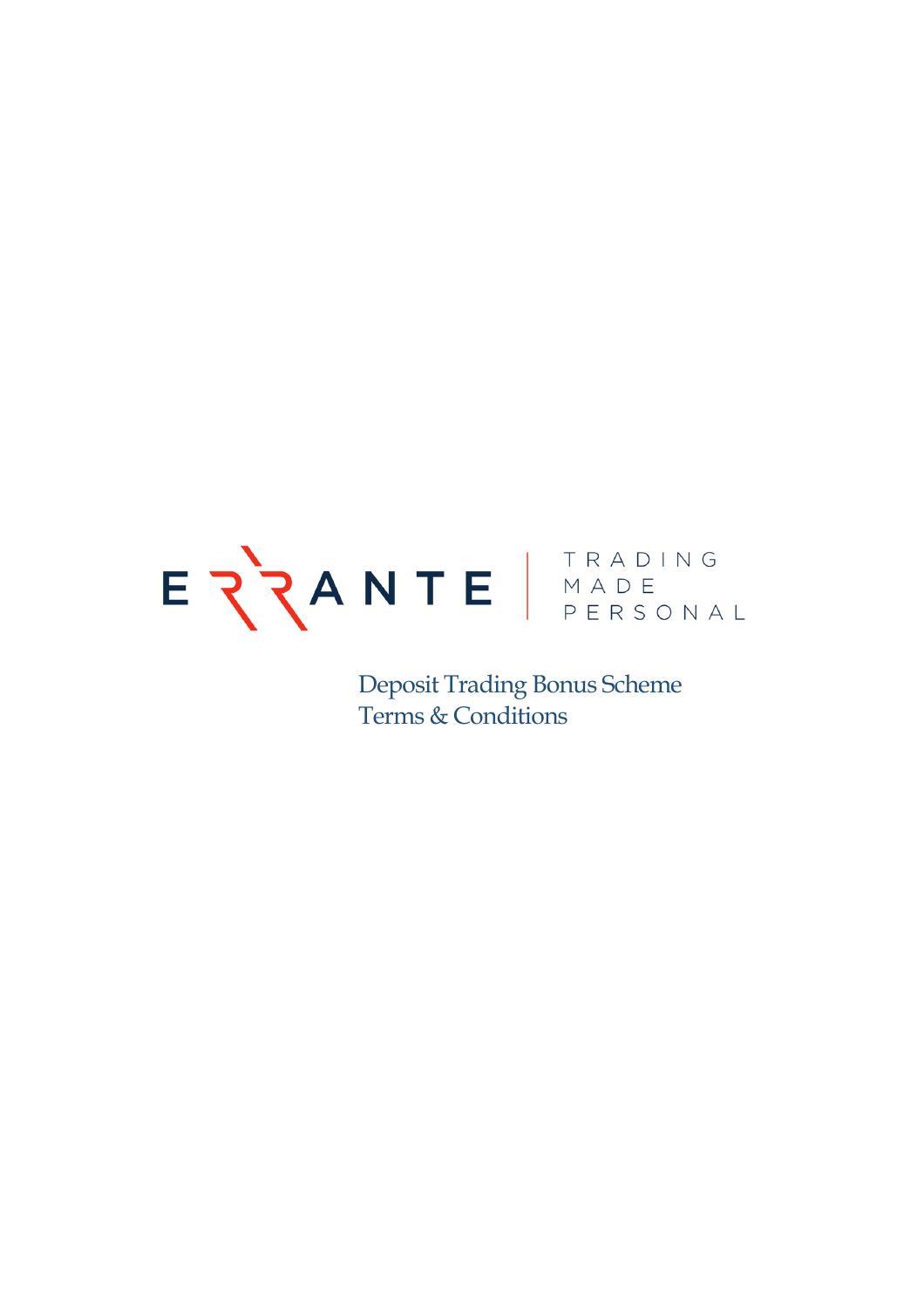

# **1. Introduction**

- 1.1. Errante Securities (Seychelles) Limited operating under the trading name Errante is a Securities Dealer licensee regulated and supervised by the Financial Services Authorities of Seychelles ("**FSA**") under the License Number: SD038 (hereinafter called the "**Company**" or "**Errante**").
- 1.2. The "Deposit Trading Bonus Scheme Terms and Conditions" (hereinafter the "**Bonus Scheme**") is an integral part of the [Client Terms and Conditions](https://errante.com/terms-and-conditions/) and provisions set herein are considered as an annex to the "Client Terms and Conditions".

## **2. Conditions of Eligibility**

- 2.1. Subject to, and without prejudice to, all other Errante Client Terms and Conditions, the offer is available to the Company's Clients who have satisfied the Eligibility Criteria for the offer ("**Eligible Clients**") as set out in the sections following hereinafter.
- 2.2. The Bonus Scheme may be offered by the Company from time to time to clients who open real trading accounts with the Company, in cases where such clients are referred to the Company via specific websites and/or social network sites in the context of certain specific promotions, and/or surveys that the Company may be running from time to time on such specific websites and/or social network sites.
- 2.3. The Company, at its absolute discretion, offers the Bonus Scheme to any Client(s) and/or any countries/ regions as it deems appropriate and for as long as the Company deems to provide it.
- 2.4. Only persons who can form legally binding contracts under the laws applicable in their country of residence may participate in the Bonus Scheme. Without limiting the foregoing, participation in the Bonus Scheme is not allowed for persons under the age of 18 or otherwise under legal age in their country of residence ("**minors**"). If you are a minor, you may not participate in the Bonus Scheme, neither open an account with the Company.
- 2.5. Participation of "Intermediaries/Related Parties" in the Bonus Scheme is prohibited. If the registration and/ or trading data of a participant in the Bonus Scheme corresponds with the registration and/ or trading information, including but not limited to IP address, of another participant in the Bonus Scheme, the Company reserves the right to regard this matching as a reason for immediate disqualification. For the purposes hereof, the term "Intermediary(ies)/Related Party(ies)", when used in these Terms  $\&$ Conditions, unless the context otherwise requires, shall mean to include any person or entity bearing a relationship with any participant in the Bonus Scheme, including, without limitation:
	- family members, such as brothers, sisters, spouses, ancestors, lineal descendants and collateral descendants;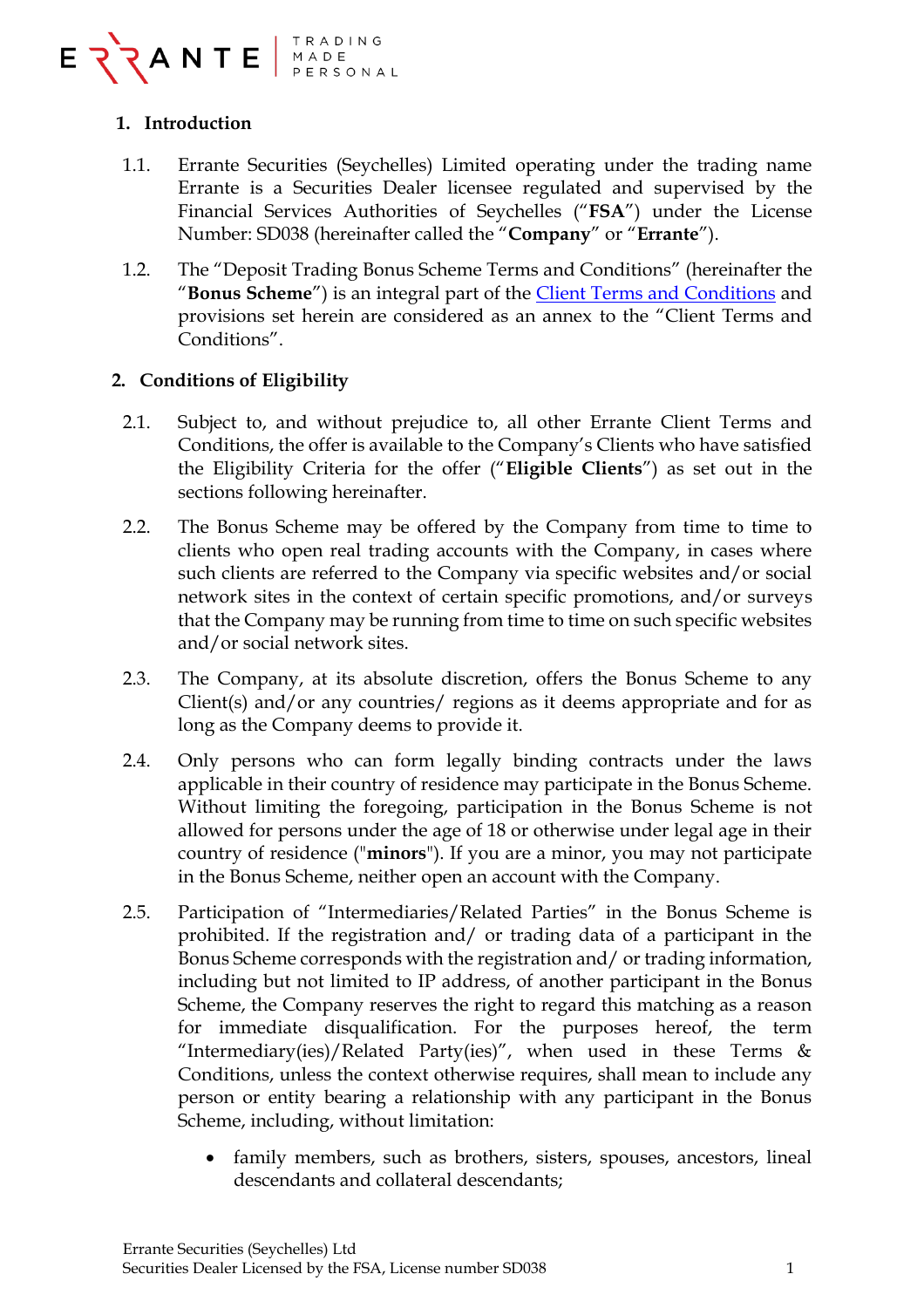

- person or entity, whom any participant in the Bonus Scheme, directly or indirectly through one or more intermediaries, controls, or whom, directly or indirectly, through one or more intermediaries, is controlled by, or is under common control with any participant in the Bonus Scheme. For purposes of this definition, the term "control" (including, with correlative meaning, the terms "controlled by" and "under common control with"), as used with respect to any participant in the Bonus Scheme, shall mean the possession, directly or indirectly through one or more intermediaries, of the power to direct or cause the direction of management policies of such person or entity, whether through ownership of voting securities or otherwise.
- 2.6. Similarly, persons associated in any manner whatsoever with the Company and/or with the specific websites and/or social network sites on which the Company may be running from time to time certain specific promotions, contests and/or surveys, in the context of which access to the Bonus Scheme is offered, are not allowed to participate in the offer.

## **3. Specific Bonus Scheme Terms**

- 3.1. Eligible Clients, who meet the criteria set forth herein are able to receive trading bonuses equal to:
	- 30%/40% / 50% or such other maximum percentage as may be applicable from time to time, of the amount of their first time deposits that are made in their real trading account(s) with the Company, provided that the maximum amount of any such trading bonus awarded to any particular Eligible Client will be limited to a **maximum amount of USD 2.000** (Two Thousand United States Dollars) or currency equivalent, as Deposit Trading Bonus (hereinafter the "**DT Bonus**").
- 3.2. In order to activate and credit the Account with the DT Bonus, all Eligible Clients need to have their profile verified by Errante.
- 3.3. The Company reserves the right to also verify the phone number of the Client before crediting the DT Bonus.
- 3.4. This Bonus Scheme applies only to new clients of the Company.
- 3.5. All Eligible Clients are permitted to hold only one (1) DT Bonus Account per one (1) unique IP address. Multiple registrations from the same IP, even if such registrations belong to different persons, are not permitted nor multiple DT Bonus Accounts registered with the same personal details.
- 3.6. Profits from trading on DT Bonus Accounts may be withdrawn anytime, with no limitations.
- 3.7. The DT Bonus applied to the real Accounts of Eligible Clients in accordance with the rules set forth herein cannot be transferred between live trading accounts of the Company.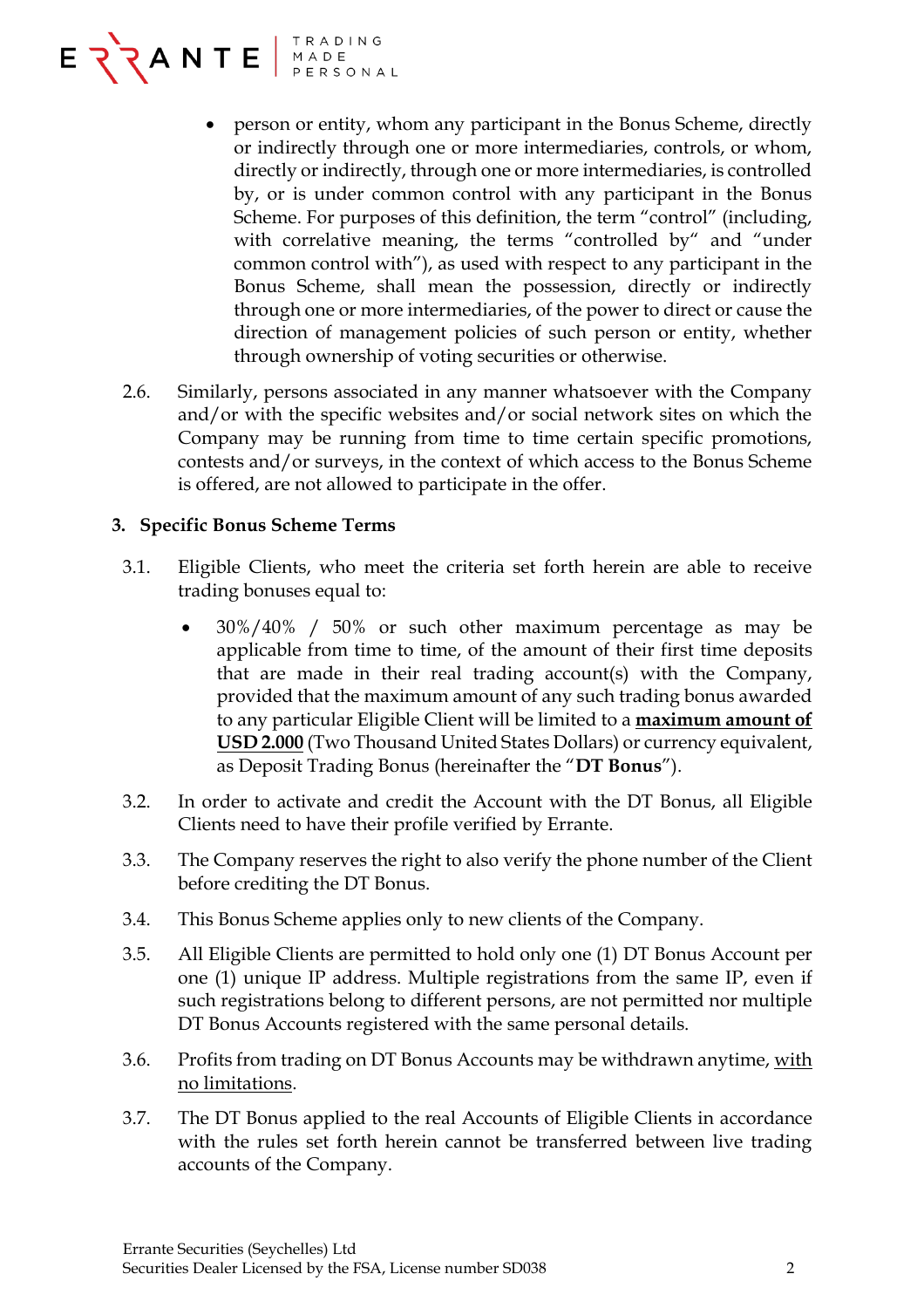

- 3.8. Any profits generated from the utilization of the DT Bonus are available for withdrawal as per the Company's withdrawal procedure.
- 3.9. The DT Bonus **cannot** be withdrawn.
- 3.10. No partner's commissions are paid for trading on the DT Bonus.
- **3.11. Should the Company extend/provide the DT Bonus on subsequent deposits of clients, then such DT Bonus will only apply to new NET deposits. This means that should clients redeposit previously withdrawn funds, no DT Bonus is eligible for such deposits.**

### **4. General Terms**

- 4.1. Please note that it may take up to 1 business day before any bonus is added to the account of an Eligible Client who meets all of the criteria set forth herein.
- 4.2. Any withdrawal of funds from an Eligible Client's real Account(s) with the Company will cause the removal of the previously awarded trading bonus(es) proportionally to the percentage of the requested amount of the withdrawal from the respective Eligible Client's real Account with the Company. Below you can find some examples for your better understanding:

| Deposit<br>Amount | <b>Trading</b><br><b>Bonus</b> | Profit/(Loss)<br>from<br><b>Trading</b> | <b>Balance</b><br><b>Available</b><br>for<br>Withdrawal | Lowest<br>between<br>Equity<br>and<br>Deposit | Withdrawal<br>Amount<br><b>Requested</b> | <b>Trading</b><br><b>Bonus</b><br><b>Removed</b> |
|-------------------|--------------------------------|-----------------------------------------|---------------------------------------------------------|-----------------------------------------------|------------------------------------------|--------------------------------------------------|
| \$100             | \$10                           | \$20                                    | \$120                                                   | Deposit                                       | \$30<br>(30%<br>of \$100)                | $$3$ (30%)<br>of<br>bonus)                       |
| \$300             | \$60                           | (\$100)                                 | \$200                                                   | Equity                                        | \$100 (50%)<br>of \$200)                 | \$30<br>(50% of<br>bonus)                        |
| \$500             | \$150                          | \$250                                   | \$750                                                   | Deposit                                       | \$150 (30%)<br>of \$500)                 | \$45<br>(30% of<br>bonus)                        |
| \$1.000           | \$350                          | (\$100)                                 | \$900                                                   | Equity                                        | \$450 (50%)<br>of \$900)                 | \$175<br>(50% of<br>bonus)                       |
| \$2.000           | \$800                          | \$500                                   | \$2.500                                                 | Deposit                                       | \$500 (25%)<br>of \$2.000)               | \$200<br>(25% of<br>bonus)                       |
| \$4.000           | \$2.000                        | (\$2.000)                               | \$2.000                                                 | Equity                                        | \$1.000<br>(50%<br><b>of</b><br>\$2.000) | \$1.000<br>(50% of<br>bonus)                     |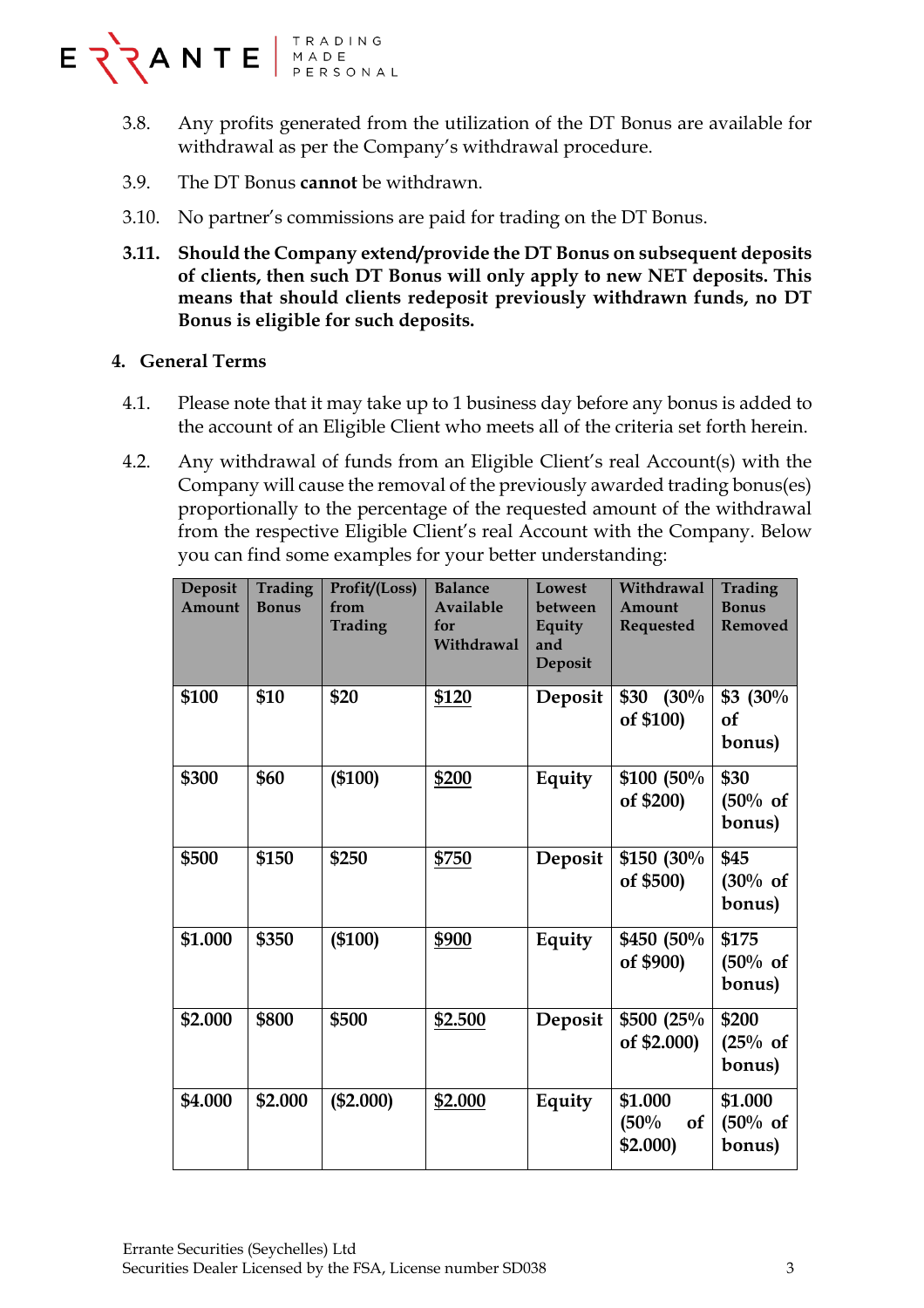

- 4.3. In the event of internal transfers between trading Accounts with the Company, DT Bonus previously credited to sending account will be moved proportionally to the percentage of transferred balance into receiving account. No new/ additional DT Bonus will be credited upon internal transfer to receiving account. In case that receiving account is not eligible for DT Bonus, amount of DT Bonus deducted from sending account will not be credited into receiving account and therefore that proportion of DT Bonus will be nullified.
- 4.4. DT Bonus cannot be separately transferred between, or from Eligible Clients' real trading Accounts with the Company.
- 4.5. The Company reserves the right, at its reasonable discretion:
	- i. to decline registration of any participant in the Bonus Scheme; and
	- ii. disqualify any participant in the Bonus Scheme who tampers or attempts to tamper with the operation of the Bonus Scheme or breaches these terms and/or any of the "Client Terms and Conditions" set forth on the Company's website.
- 4.6. Under no circumstances shall the Company be liable for any consequences of any DT Bonus cancelation or decline, including, but not limited to, order(s) closure by Stop Out.
- 4.7. The Company reserves the right, at its reasonable discretion, to discontinue the offering of this Bonus Scheme to any of its clients, without having to explain the reasons.
- 4.8. Clients may opt-out from the Bonus Scheme whenever they wish. Please send your request at [support@errante.com](mailto:support@errante.com) and the relevant department will process your request and inform you accordingly.
- 4.9. The Company reserves the right to alter, amend or terminate the Bonus Scheme or any aspect of it at any time. Prior notice of such changes will be given to clients and the Company will post any such changes on its website. It is recommended that participants in the Bonus Scheme consult these Terms & Conditions on the Company's website regularly. Please note that taking part in the Bonus Scheme constitutes acceptance and agreement to abide by any such alterations, amendments and/or changes.
- 4.10. Any indication or suspicion, in the Company's sole discretion, of any form of arbitrage (including but not limited to risk free profiting), abuse (including but not limited to participant's trading activity patterns that indicate that the participant solely aims to benefit financially from the DT Bonus without being genuinely interested in trading in the markets and/or taking market risk, **such as opening a single trade/position(s) and letting such trade/position(s) run with no more trading activity**), fraud, manipulation, cash-back arbitrage connected to a Bonus or any other forms of deceitful or fraudulent activity, will nullify all previously credited trading bonuses of the Eligible Client's real